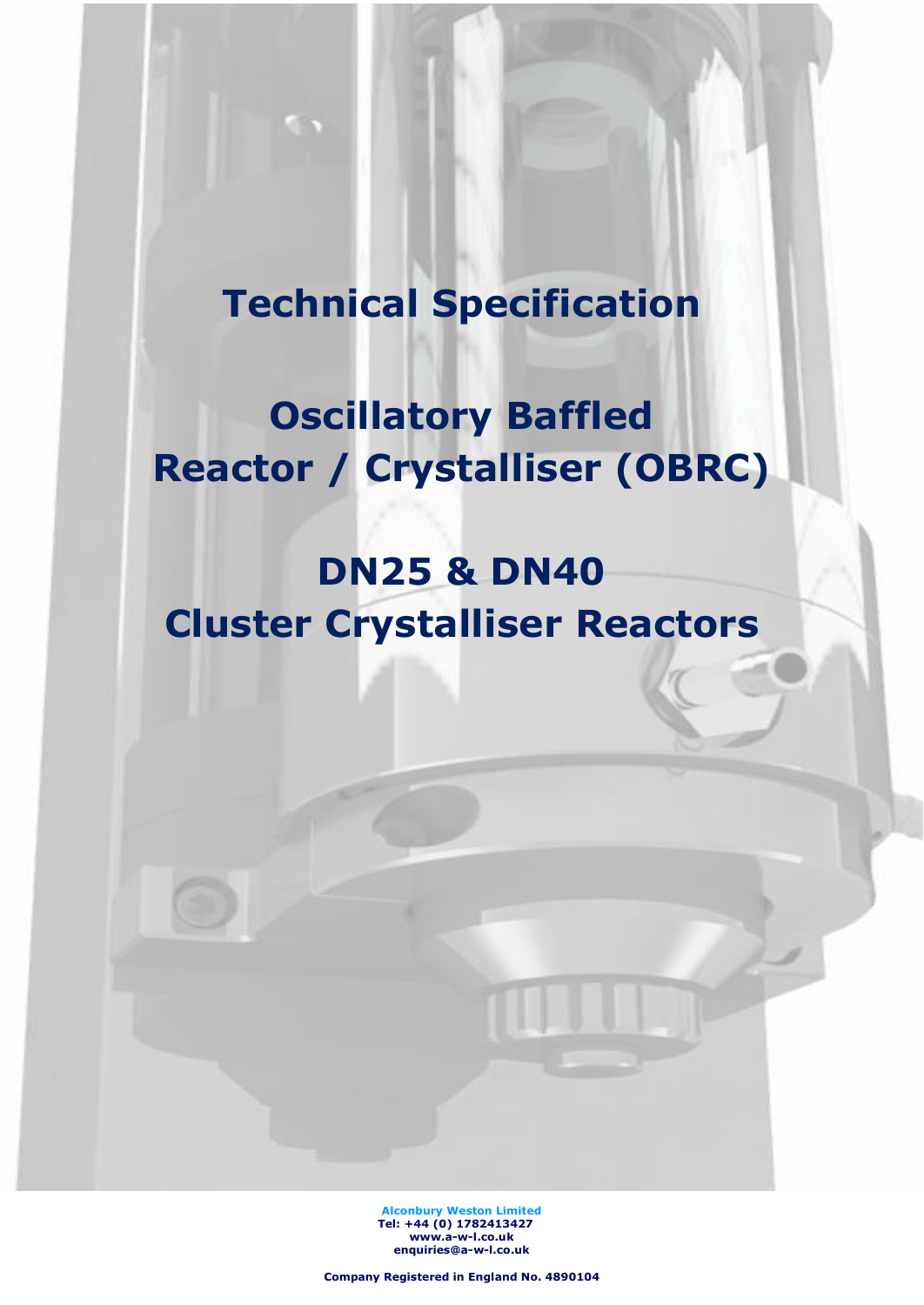

### **Overview:**

The Cluster Crystalliser Reactor (CCR) has been designed to allow the user to evaluate the potential benefits of oscillatory baffled mixing with chemical reactions and crystallisations in a cascade of two (Twin CCR) or four (Quad CCR) vessels. It will allow the investigation of the fundamental kinetics and critical process parameters such as, flow rates, reactant ratios, cooling rates, temperatures, addition rates etc. and what benefits the baffled mixing can bring. The unit is PLC controlled to allow automatic vacuum transfer between vessels giving the end user precise control over residence times.

The framework and vessel mountings are standardized to allow either DN25 or DN40 or a mix of sized vessels to be used.

The unit can be configured for many different continuous or semi-continuous processes in a series of vessels, e.g. reaction, work-up, solvent exchange, crystallisation alternatively it can be run in a semi-batch configuration e.g. one vessel is being filled and warmed whilst a second vessel is carrying out a cooling crystallisation before the two vessels swap roles. This set-up allows the unit to run is a crystalliser within a continuous process whilst avoiding many of the problems associated with fully continuous crystallisations.

Vacuum transfer between the vessels is controlled via a touch screen HMI and transfer intervals and volumes are user programmable. This allows the user to have precise control over flow rates and residence times. All transfer lines are fully jacketed to avoid unwanted side reactions or crystallisations within the lines.

All the necessary valves, pipe work etc. are built into the CCR allowing for simple, user friendly operation.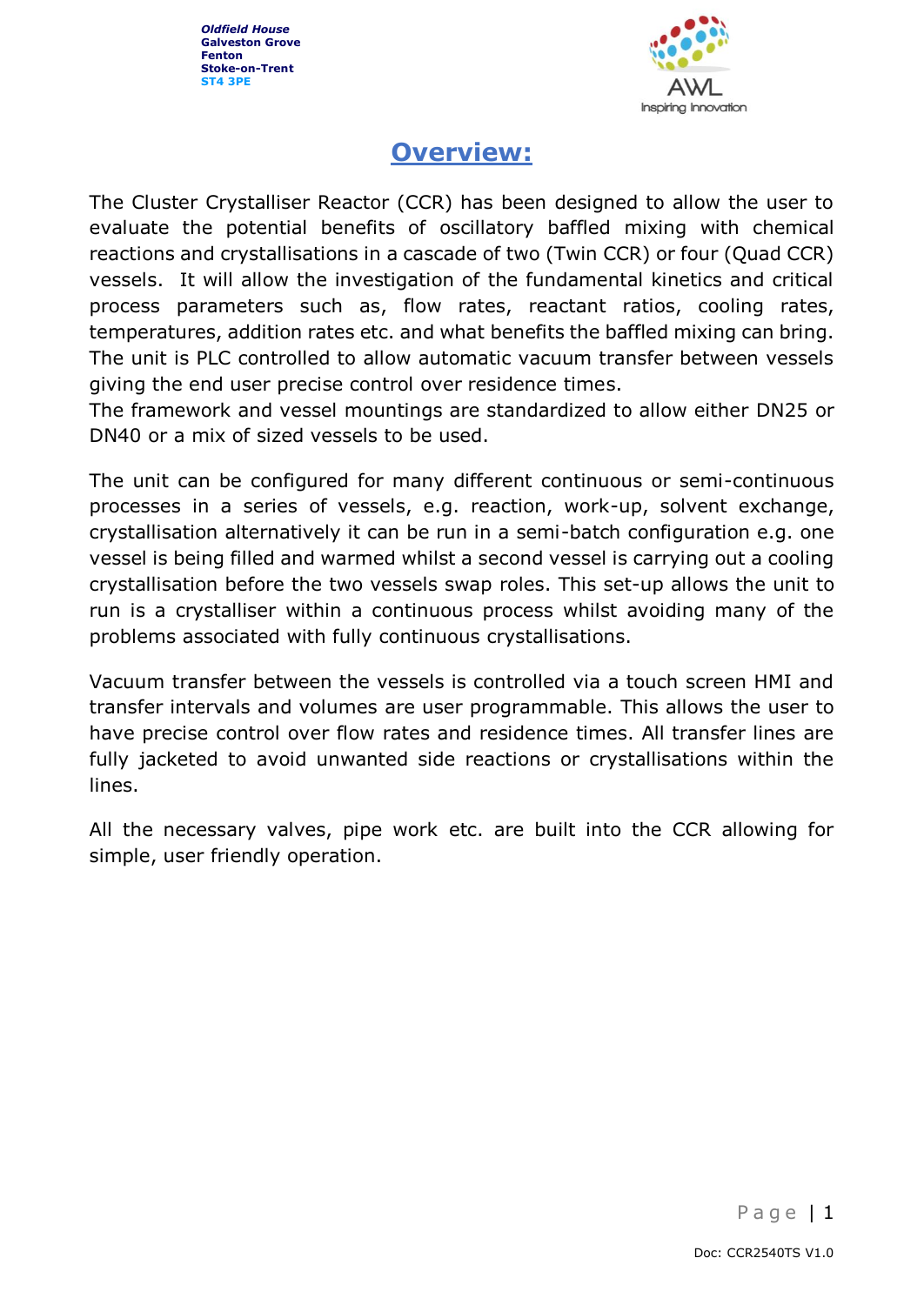

#### **Operating Parameters:**

|                              | <b>DN25 Vessels</b>     | <b>DN40 Vessels</b>     |
|------------------------------|-------------------------|-------------------------|
| <b>Temperature Range:</b>    | $-20$ °C $\sim$ +120 °C | $-20$ °C $\sim$ +120 °C |
| <b>Oscillator Frequency:</b> | $0.1$ Hz $\sim$ 6.0 Hz  | $0.1$ Hz $\sim$ 6.0 Hz  |
|                              | in 0.1 Hz increments    | in 0.1 Hz increments    |
| <b>Oscillator Stroke:</b>    | 5 mm $\sim$ 60 mm       | 5 mm $\sim$ 60 mm       |
|                              | in 1 mm increments      | in 1 mm increments      |
| <b>Operating Pressure:</b>   | Ambient                 | Ambient                 |
| <b>Working Volume:</b>       | 110 ml                  | 280 ml                  |

Although the above conditions are individually possible, no guarantees can be given for any particular combination. The overall speed of the oscillation is limited by the linear motor and whilst, for example 10mm at 6Hz is possible, 40mm at 6Hz may not be.

#### **Materials of Construction:**

The wetted parts of the OBR are manufactured, as standard, from the following materials:

| Borosilicate 3.3  |
|-------------------|
| 316L              |
| PEEK / FFKM / FEP |
| <b>PTFE</b>       |
| 316L/PEEK         |
|                   |

Alternative materials, where suitable, are available on request.

#### **Weights and Dimensions:**

Twin Reactor: 200kg, 600mm x 500mm x 900mm (width x depth x height) Quad Reactor: 300kg, 1000mm x 500mm x 900mm (width x depth x height) Controls: 20kg, 300mm x 625mm x 410mm (width x depth x height)

Note: As we are continually improving both the performance and reliability of our products all product data and specifications may be subject to change without notice.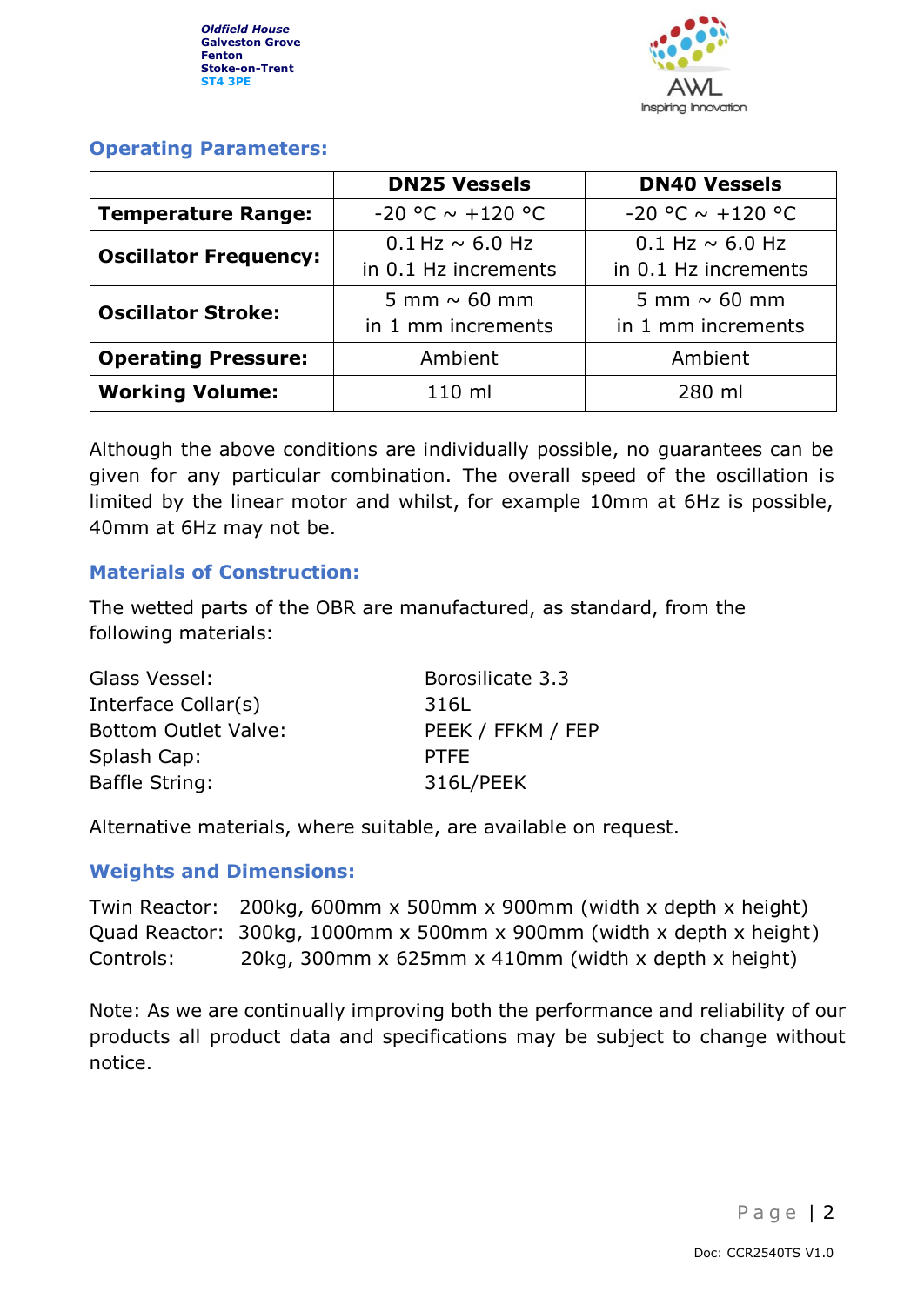

### **System:**

#### **Reaction Vessel:**

The Reaction Vessels comprise of straight glass sections with 316L end caps and intermediate process insertion collars. The design is such that the smooth bore and minimal dead volume connection and sampling points allow the operator to work with heterogenous solids with minimal hang-up.

The intermediate process insertion collar can be used for sampling or PAT and can be supplied with a range of fittings to suit the operator's requirements.

The reactor can be supplied with either 25mm or 40mm diameter vessels to suit the end user requirements.

Vessel, end caps and intermediate collars are fully jacketed to achieve optimum temperature control throughout the reactor.



*Figure 1: Cross section view through a reaction vessel*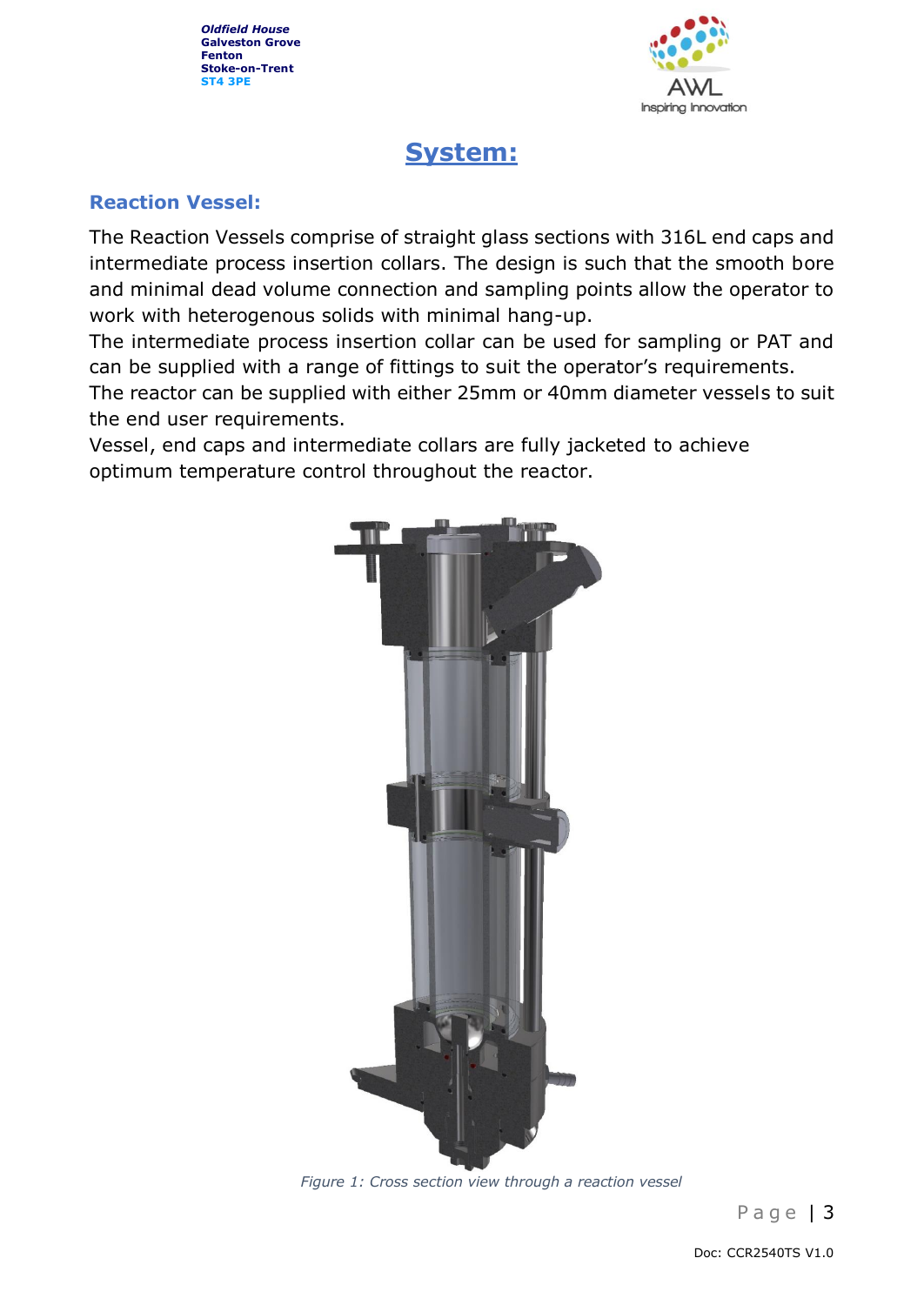

#### **Inter-Vessel Transfer:**

The flow of reactants etc. between vessels is controlled by discrete vacuum and gravity transfer. Fluid is pulled from a reaction vessel into an intermediate transfer vessel via vacuum thereby minimizing the potential for damage to crystals. It is then transferred into the next vessel by gravity. The user can choose transfer volumes between vessels along with transfer intervals allowing precise control over residence times and flow rates. All transfer lines are temperature controlled to avoid unwanted side reactions or crystallisations. All the required valving, vessels and other control parts are provided as standard within the unit to allow for simple, trouble free operation. The enduser merely needs to connect the system to their vacuum and compressed air services and the CCR is ready to go.

#### **General Arrangement:**



*Figure 2: Figure 2: Representative example of a single stage of the CCR*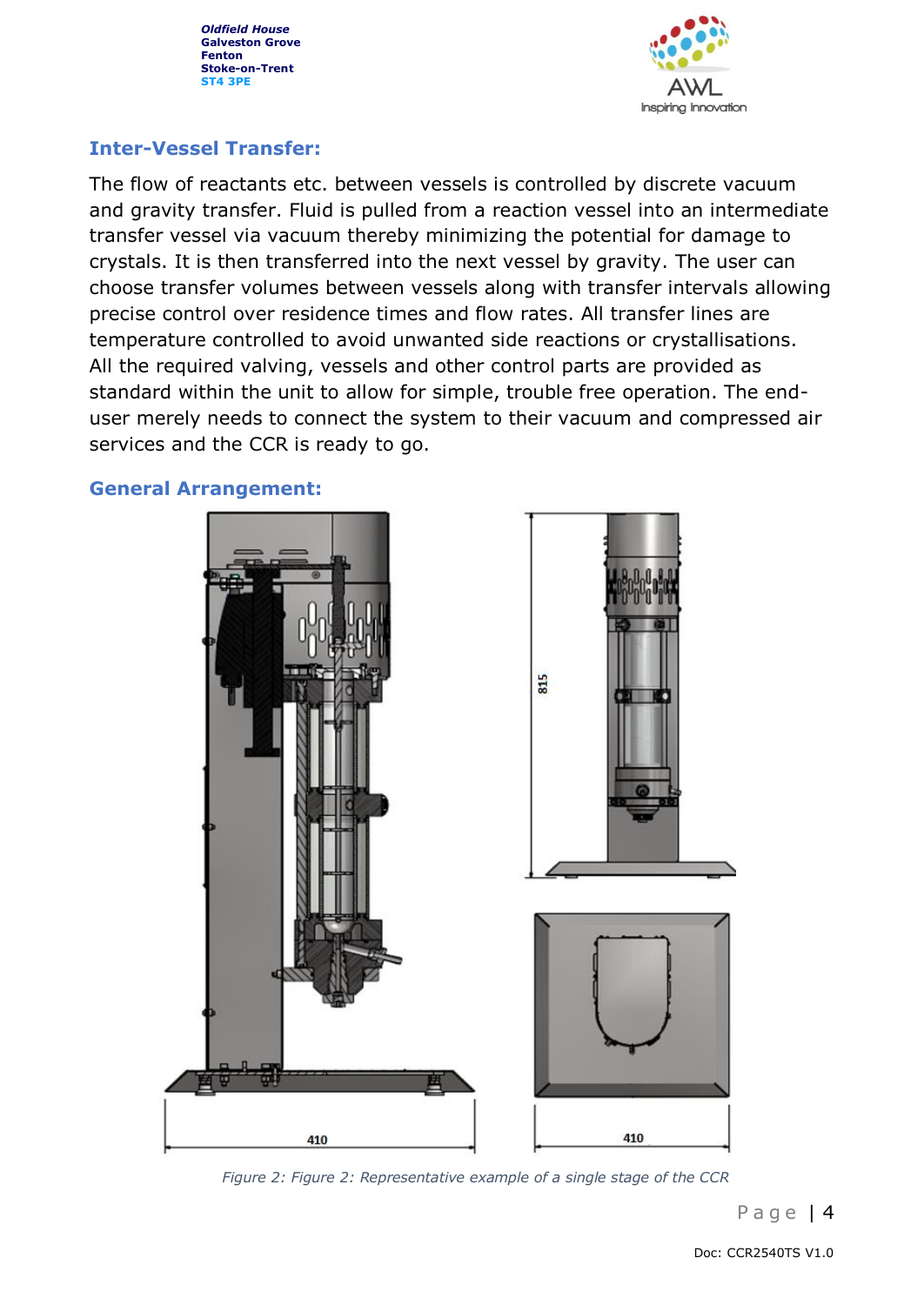

#### **Support Structure:**

The CCR is mounted on a stainless steel support structure.

The vessels and transfer vessels can easily be removed from the support structure for cleaning purposes.

#### **Drive System:**

The drive system consists of a linear motor and controller, pre-programmed to allow the amplitude and frequency of the baffled agitator to be adjusted via the touch screen which is mounted on the local operating panel along with an emergency stop and reset buttons.

The linear motor and all moving parts are built in to the frame and fully enclosed behind metal guarding.

#### **Control System:**

The control system cabinet houses the PLC, drive controller, safety circuits (Emergency Stop) fuses and power isolator and an on-board touch screen to allow the control system to operate as a standalone unit without the need for an external laptop or PC. The main control panel can be positioned remotely from the unit, not requiring any fume cupboard space.



*Figure 3: Control Panel*

Page  $| 5$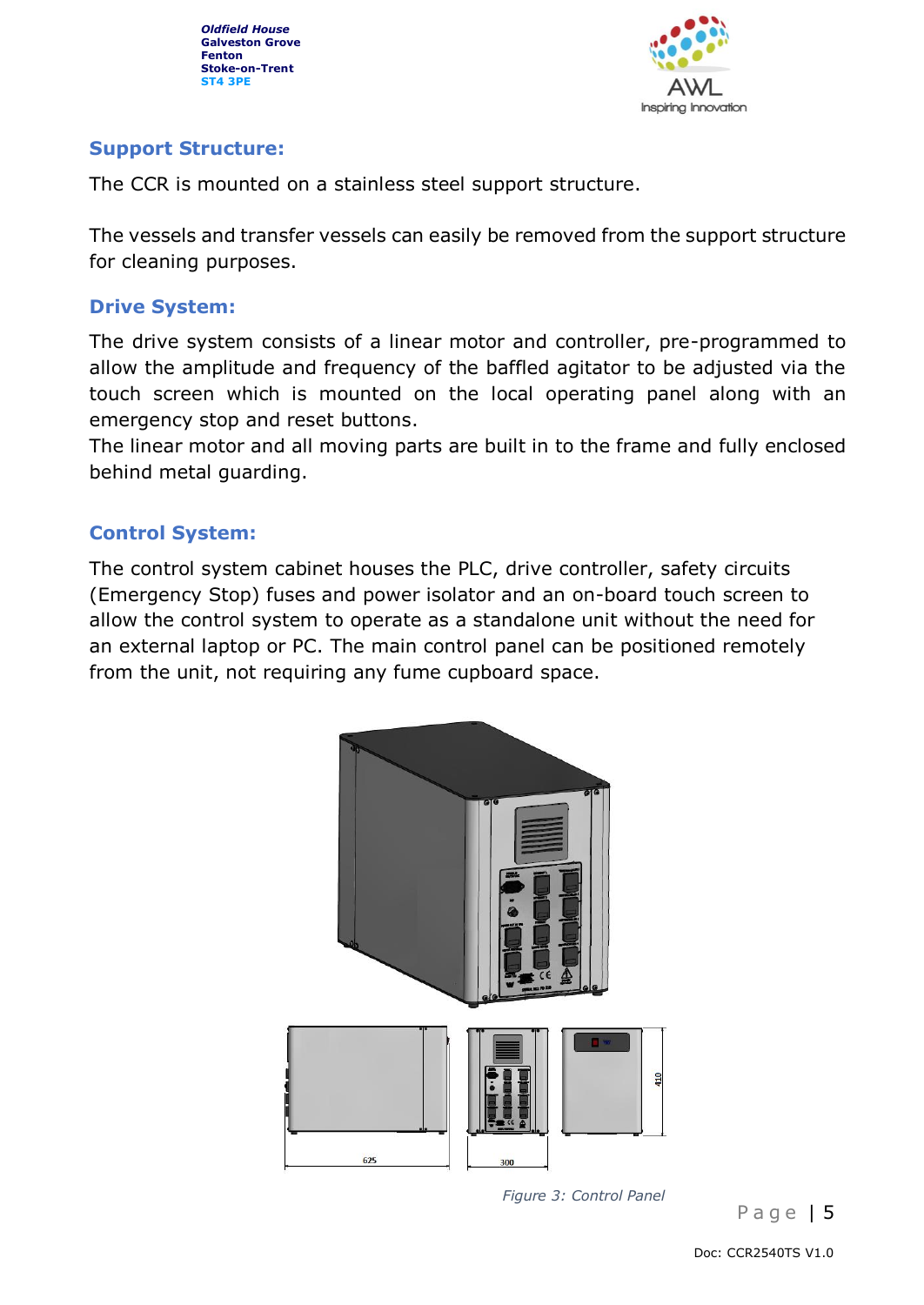

#### **Local Operating Panel:**

The local operating panel is connected via trailing leads which allows the operator to control the unit from outside the fume cupboard.

#### **Electrical Specifications:**

Supply: 1 phase, N and Bonded Earth, 230 Volts, 50Hz (alternative configurations are available on request).

The machine operating current is up to 10 Amps.

The supply to the control panel must be via an earthed mains connector.

Temperature:

The control system should be operated in an ambient temperature of between 0 and 50°C. (140°F). Storage should be within an ambient temperature range of 0 to 65 °C and a relative humidity range of 5 to 95% non-condensing.

#### **Documentation:**

Each unit is supplied with one hard and one electronic copy of the documentation package which includes the following items:

- Operations and Maintenance Manual
- CE Declaration of Conformity
- General Arrangements and Parts Lists
- Electrical Schematic Drawings
- Proposal and Technical Specifications
- Safety Documentation

#### **Standards and Directives:**

AWL's laboratory range of OBR's are built as standard to meet the following directives:

EN 60204 – 1:2018 Safety of Machinery - Electrical Equipment of machines.

EN 61000-6-4:2018 Electromagnetic compatibility. Generic emissions standard for industrial environments

#### EN 61000-6-2:2016

Electromagnetic compatibility. Generic immunity standards for industrial environments

Page  $6$